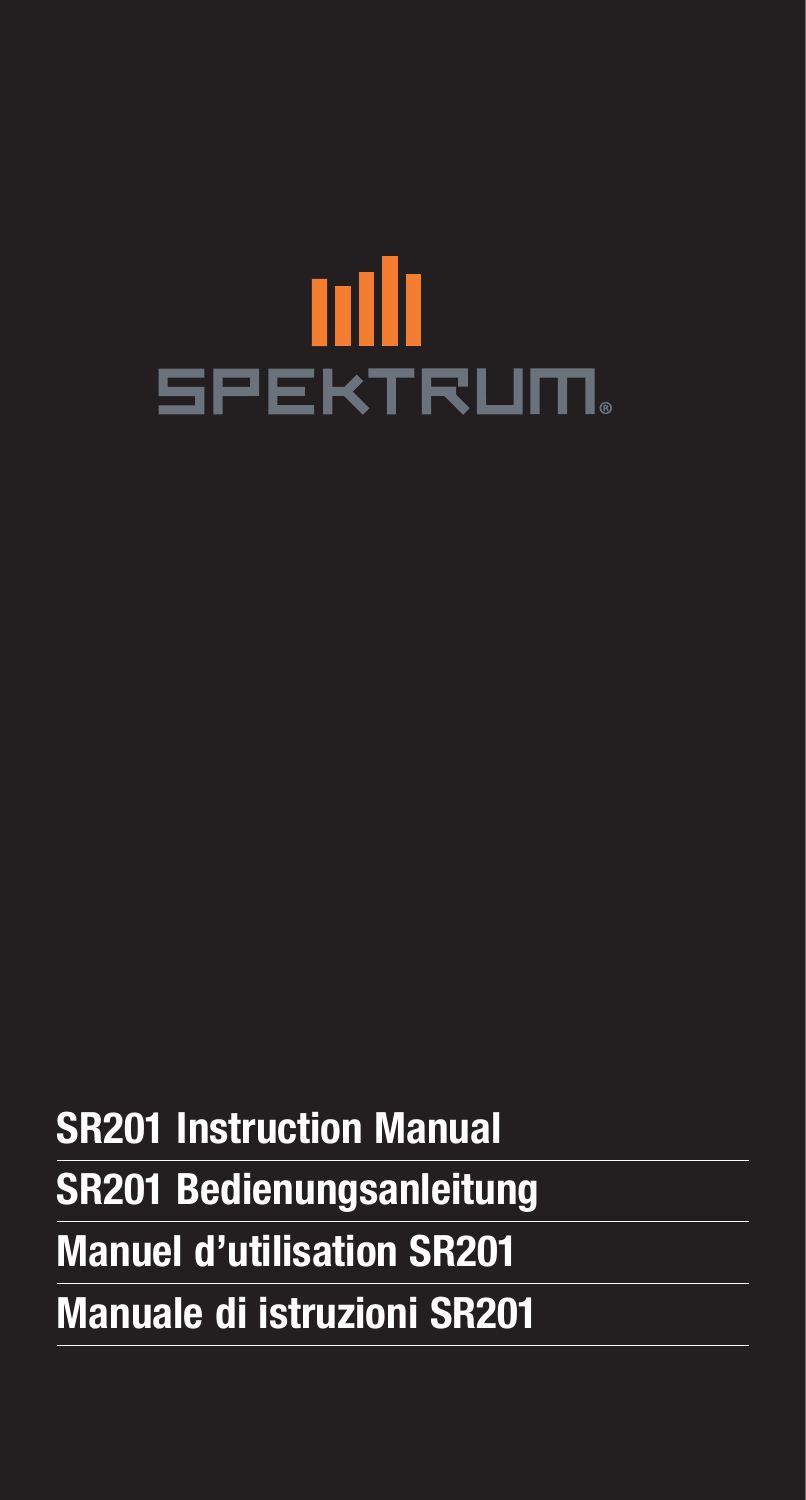**NOTICE**

All instructions, warranties and other collateral documents are subject to change at the sole discretion of Horizon Hobby, Inc. For up-to-date product literature, visit horizonhobby.com and click on the support tab for this product.

#### **Meaning of Special Language**

The following terms are used throughout the product literature to indicate various levels of potential harm when operating this product:

**NOTICE:** Procedures, which if not properly followed, create a possibility of physical property damage AND a little or no possibility of injury.

**CAUTION:** Procedures, which if not properly followed, create the probability of physical property damage AND a possibility of serious injury.

**WARNING:** Procedures, which if not properly followed, create the probability of property damage, collateral damage, and serious injury OR create a high probability of superficial injury.

#### **Age Recommendation: Not for children under 14 years. This is not a toy.**

 **WARNING:** Read the ENTIRE instruction manual to become familiar with the features of the product before operating. Failure to operate the product correctly can result in damage to the product, personal property and cause serious iniury.

This is a sophisticated hobby product. It must be operated with caution and common sense and requires some basic mechanical ability. Failure to operate this Product in a safe and responsible manner could result in injury or damage to the product or other property. This product is not intended for use by children without direct adult supervision. Do not attempt disassembly, use with incompatible components or augment product in any way without the approval of Horizon Hobby, Inc. This manual contains instructions for safety, operation and maintenance. It is essential to read and follow all the instructions and warnings in the manual, prior to assembly, setup or use, in order to operate correctly and avoid damage or serious iniurv.

#### **WARNING AGAINST COUNTERFEIT PRODUCTS**

Thank you for purchasing a genuine Spektrum product. Always purchase from a Horizon Hobby, Inc. authorized dealer to ensure authentic highquality Spektrum product. Horizon Hobby, Inc. disclaims all support and warranty with regards, but not limited to, compatibility and performance of counterfeit products or products claiming compatibility with DSM or Spektrum technology.

**NOTICE:** This product is only intended for use with unmanned, hobbygrade, remote-controlled vehicles and aircraft. Horizon Hobby disclaims all liability outside of the intended purpose and will not provide warranty service related thereto.

#### **WARRANTY REGISTRATION**

Visit www.spektrumrc.com/registration today to register your product.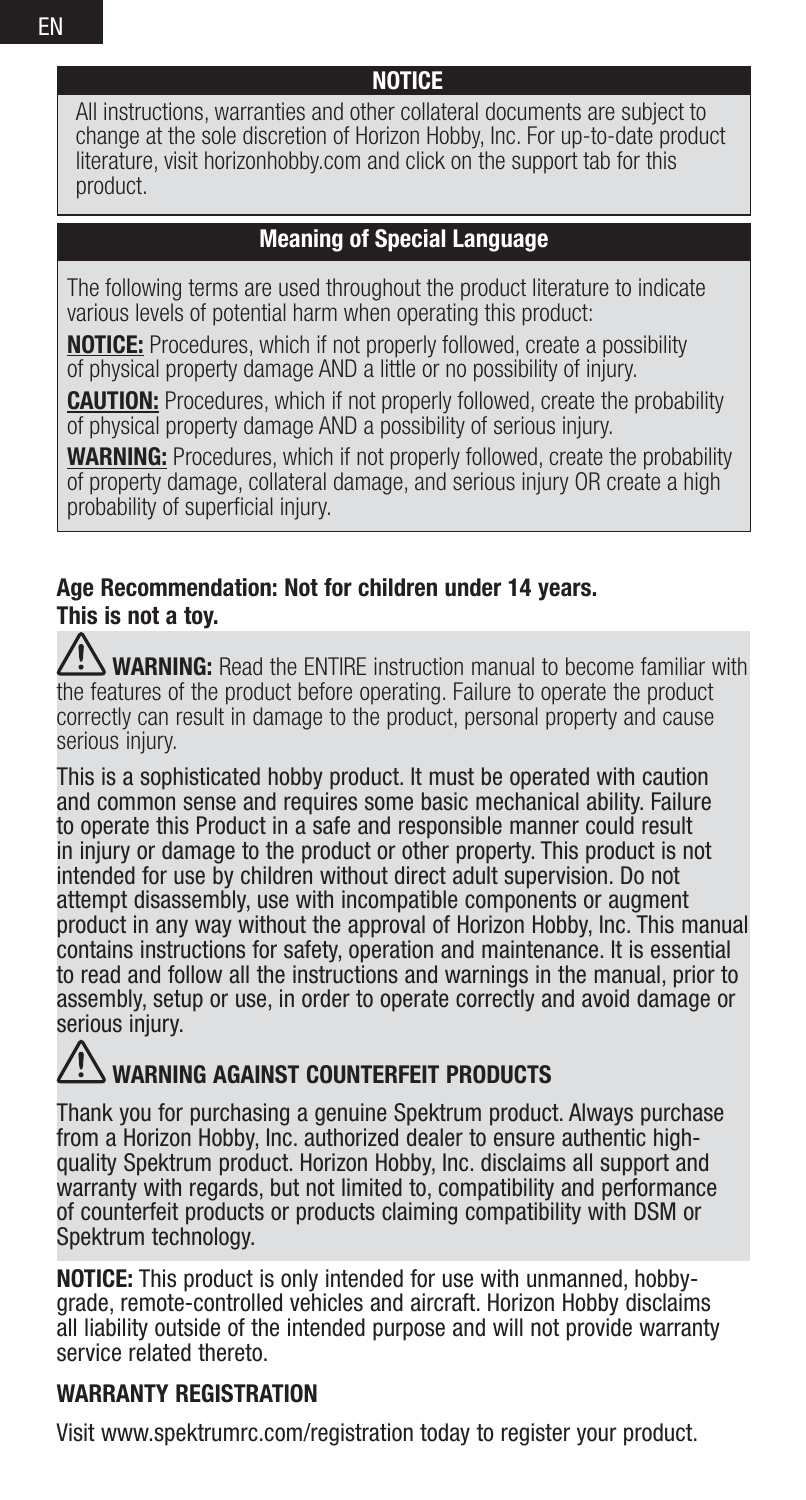## **SR201 Instruction Manual**

The Spektrum™ SR201 2-channel DSM® Sport Surface receiver is compatible with all Spektrum surface transmitters and operates in DSM mode.

#### **Specifications**

Type: DSM Dimensions (LxWxH): 1.62 x 1.06 x .58 in (41 x 27 x 15mm)<br>Channels: 2 Weight: 0.36 oz (10 g) Channels: 2 Weight: 0.36 oz (10 g)<br>Band: 2.4GHz Voltage Bange: 3.5–9.6 Voltage Range: 3.5–9.6V



#### **Receiver Connection and Installation**

Install the Receiver in your vehicle using double-sided foam servo tape. Foam servo tape will hold the receiver in place and help isolate it from vibrations. Mount the antenna up and away from the vehicle in an antenna tube. The higher up the antenna is, the better signal it will receive.

**NOTICE:** Do not cut the antenna.

#### **Binding Receiver to Transmitter**

In order to operate, the receiver must be bound to the transmitter. Binding is the process of programming the receiver to recognize the GUID (Globally Unique Identifier) code of a single specific transmitter. When a receiver is bound to a transmitter/model memory, the receiver will only respond to that specific transmitter/model memory.

#### **Binding**

- 1. With the receiver off, insert the bind plug into the BIND port in the receiver.
- 2. Power the receiver through any port. If an ESC is being used, power on the ESC with the ESC lead plugged in the throttle channel port. The green LED will flash continuously, indicating that the receiver is in bind mode.

Powering the receiver with a separate receiver pack

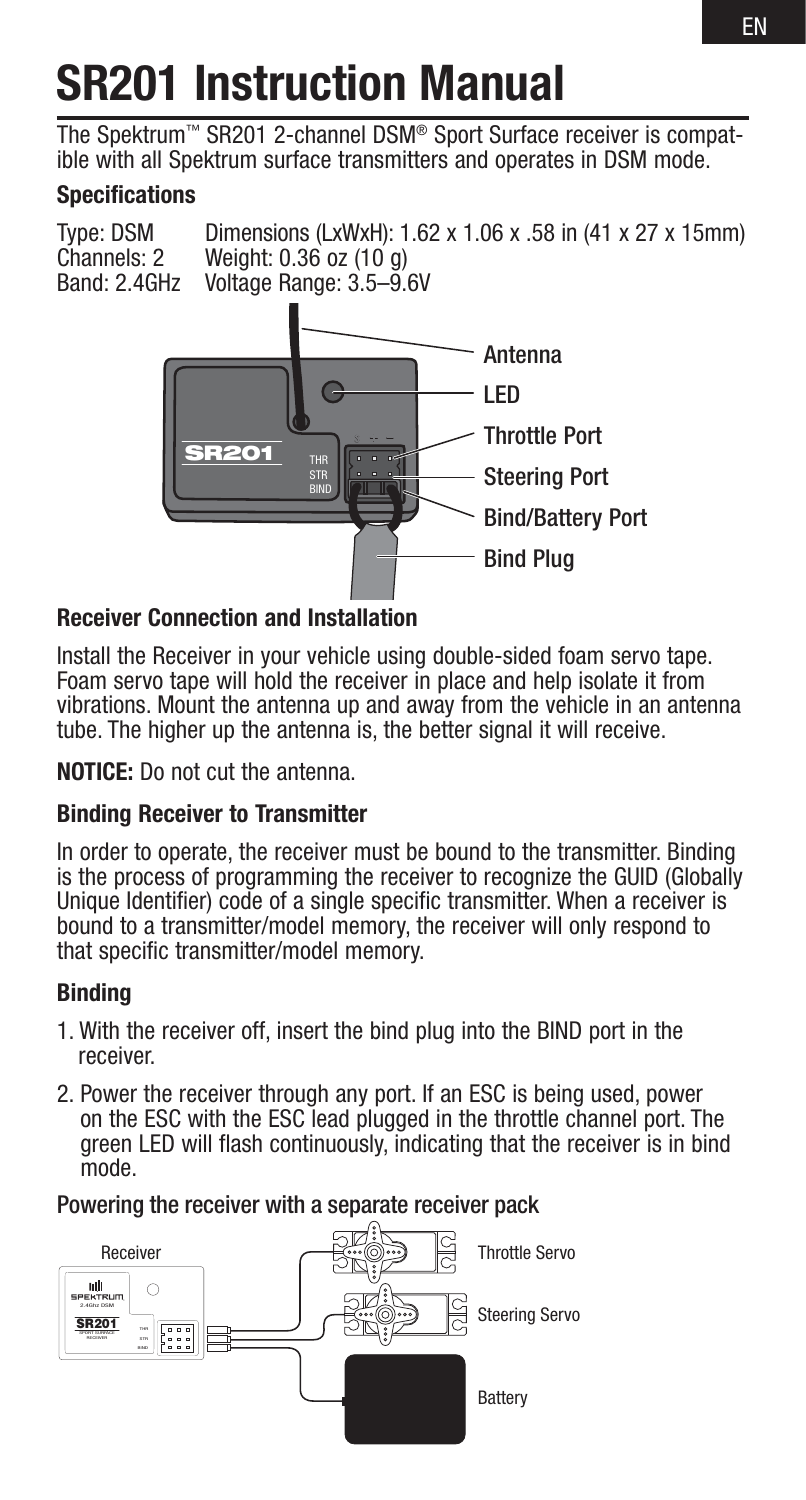Powering the receiver with an ESC<br>Battery



- 3. With the steering wheel, and throttle trigger in the desired preset failsafe positions (generally full brake and neutral steering), initiate the bind process with your Spektrum transmitter. This stores the failsafe positions. Continue to hold the failsafe positions until the binding process is complete. Please see the next section for more information about failsafe.
- 4. The LED on the receiver should now be solid, indicating a successful bind has taken place.
- 5. Once the bind process is complete and before power is cycled on the receiver, remove the bind plug and store it in a convenient place. Failure to remove the bind plug will result in the receiver going back into bind mode.

The only time it is necessary to do a rebind is if different failsafe positions are desired e.g., servo travel has been reversed after the initial bind, or if the receiver is to be bound to a different model memory.

#### **Failsafe**

Failsafe positions are set during binding. In the unlikely event that the radio link is lost during use, the receiver will drive the servos to their preprogrammed failsafe positions (normally full brakes and straight steering). If the receiver is turned on prior to turning on the transmitter, the receiver will enter failsafe mode, driving the servos to their preset failsafe positions. When the transmitter is turned on, normal control is resumed.

| Problem                | <b>Possible Cause</b>                                                                                 | <b>Solution</b>                                                   |
|------------------------|-------------------------------------------------------------------------------------------------------|-------------------------------------------------------------------|
| The system<br>will not | Your transmitter and re-<br>ceiver are too close together                                             | Move transmitter 8 to 12<br>feet from receiver                    |
| connect                | You are around metal<br>objects                                                                       | Move to an area with less<br>metal                                |
|                        | The model selected is not<br>the model bound to                                                       | Check model selected<br>and ensure you are bound<br>to that model |
|                        | Your transmitter was<br>accidentally put into bind<br>mode and is no longer<br>bound to your receiver | Rebind your transmitter<br>and receiver                           |

#### **2.4GHz Troubleshooting Guide**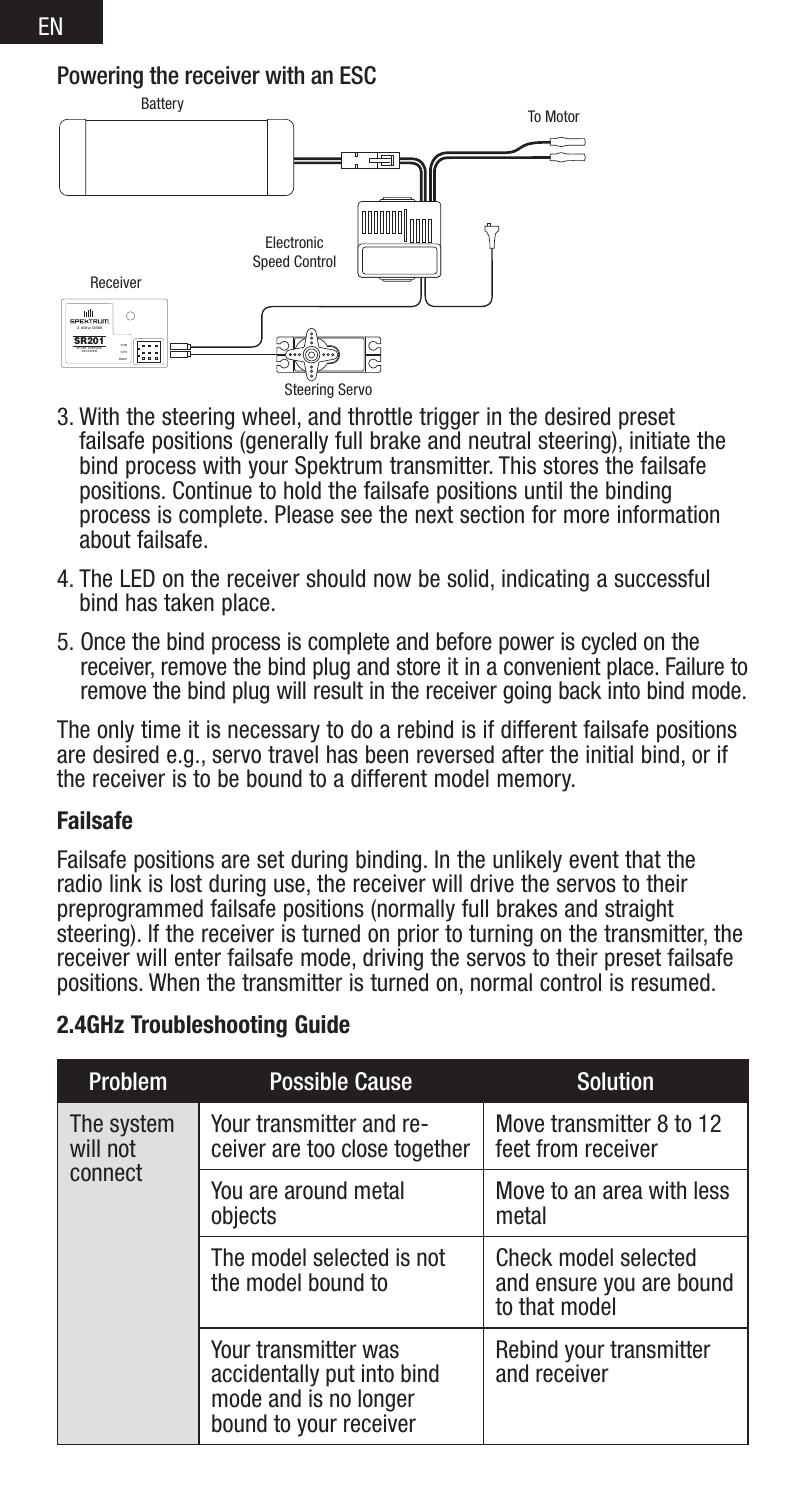| Problem                                                                                                | <b>Possible Cause</b>                                                   | <b>Solution</b>                                                                                                                                                                                                                |
|--------------------------------------------------------------------------------------------------------|-------------------------------------------------------------------------|--------------------------------------------------------------------------------------------------------------------------------------------------------------------------------------------------------------------------------|
| The receiver<br>goes into<br>failsafe<br>mode a<br>short dis-<br>tance away<br>from the<br>transmitter | Check the receiver antenna<br>to be sure it is not cut or<br>damaged    | Replace the receiver or<br>contact Horizon Product<br>Support                                                                                                                                                                  |
|                                                                                                        |                                                                         | Make sure your receiver<br>antenna is in an antenna<br>tube and is above the<br>vehicle                                                                                                                                        |
| The receiver<br>quits re-<br>sponding<br>during<br>operation                                           | Inadequate battery voltage                                              | Charge batteries. Spe-<br>ktrum receivers require<br>at least 3.5V to operate.<br>An inadequate power<br>supply can allow voltage<br>to momentarily drop<br>below 3.5V and cause the<br>receiver to brown out and<br>reconnect |
|                                                                                                        | Loose or damaged wires<br>or connectors between<br>battery and receiver | Check the wires and<br>connection between the<br>battery and receiver.<br>Repair or replace wires<br>and/or connectors                                                                                                         |

### **1-Year Limited Warranty**

#### **What this Warranty Covers**

Horizon Hobby, Inc. ("Horizon") warrants to the original purchaser that the product purchased (the "Product") will be free from defects in materials and workmanship at the date of purchase.

#### **What is Not Covered**

This warranty is not transferable and does not cover (i) cosmetic damage, (ii) damage due to acts of God, accident, misuse, abuse, negligence, commercial use, or due to improper use, installation, operation or maintenance, (iii) modification of or to any part of the Product, (iv) attempted service by anyone other than a Horizon Hobby authorized service center, (v) Product not purchased from an authorized Horizon dealer, or (vi) Product not compliant with applicable technical regulations.

OTHER THAN THE EXPRESS WARRANTY ABOVE, HORIZON MAKES NO OTHER WARRANTY OR REPRESENTATION, AND HEREBY DISCLAIMS ANY AND ALL IMPLIED WARRANTIES, INCLUDING, WITHOUT LIMITATION, THE IMPLIED WARRANTIES OF NON-INFRINGEMENT, MERCHANTABILITY AND FITNESS FOR A PARTICULAR PURPOSE. THE PURCHASER ACKNOWLEDGES THAT THEY ALONE HAVE DETERMINED THAT THE PRODUCT WILL SUITABLY MEET THE REQUIREMENTS OF THE PURCHASER'S INTENDED USE.

#### **Purchasers Remedy**

Horizon's sole obligation and purchaser's sole and exclusive remedy shall be that Horizon will, at its option, either (i) service, or (ii) replace, any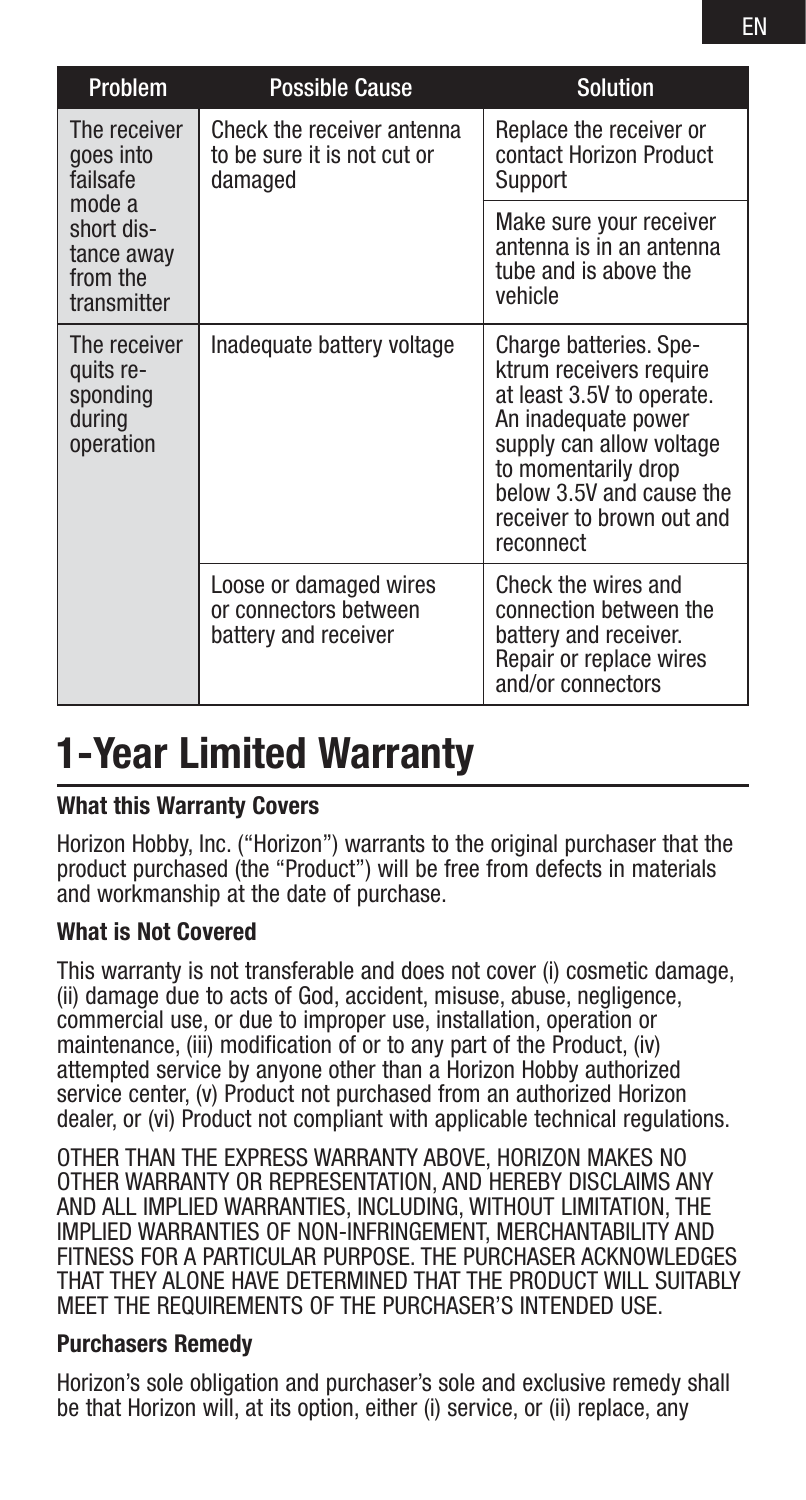Product determined by Horizon to be defective. Horizon reserves the right to inspect any and all Product(s) involved in a warranty claim. Service or replacement decisions are at the sole discretion of Horizon. Proof of purchase is required for all warranty claims. SERVICE OR REPLACEMENT AS PROVIDED UNDER THIS WARRANTY IS THE PURCHASER'S SOLE AND EXCLUSIVE REMEDY.

#### **Limitation of Liability**

HORIZON SHALL NOT BE LIABLE FOR SPECIAL, INDIRECT, INCIDENTAL OR CONSEQUENTIAL DAMAGES, LOSS OF PROFITS OR PRODUCTION OR COMMERCIAL LOSS IN ANY WAY, REGARDLESS OF WHETHER SUCH CLAIM IS BASED IN CONTRACT, WARRANTY, TORT, NEGLIGENCE, STRICT LIABILITY OR ANY OTHER THEORY OF LIABILITY, EVEN IF HORIZON HAS BEEN ADVISED OF THE POSSIBILITY OF SUCH DAMAGES. Further, in no event shall the liability of Horizon exceed the individual price of the Product on which liability is asserted. As Horizon has no control over use, setup, final assembly, modification or misuse, no liability shall be assumed nor accepted for any resulting damage or injury. By the act of use, setup or assembly, the user accepts all resulting liability. If you as the purchaser or user are not prepared to accept the liability associated with the use of the Product, purchaser is advised to return the Product immediately in new and unused condition to the place of purchase.

#### **Law**

These terms are governed by Illinois law (without regard to conflict of law principals). This warranty gives you specific legal rights, and you may also have other rights which vary from state to state. Horizon reserves the right to change or modify this warranty at any time without notice.

#### **WARRANTY SERVICES**

#### **Questions, Assistance, and Services**

Your local hobby store and/or place of purchase cannot provide warranty support or service. Once assembly, setup or use of the Product has been started, you must contact your local distributor or Horizon directly. This will enable Horizon to better answer your questions and service you in the event that you may need any assistance. For questions or assistance, please visit our website at www.horizonhobby.com, submit a Product Support Inquiry, or call 877.504.0233 toll free to speak to a Product Support representative.

#### **Inspection or Services**

If this Product needs to be inspected or serviced and is compliant in the country you live and use the Product in, please use the Horizon Online Service Request submission process found on our website or call Horizon to obtain a Return Merchandise Authorization (RMA) number. Pack the Product securely using a shipping carton. Please note that original boxes may be included, but are not designed to withstand the rigors of shipping without additional protection. Ship via a carrier that provides tracking and insurance for lost or damaged parcels, as Horizon is not responsible for merchandise until it arrives and is accepted at our facility. An Online Service Request is available at http://www.horizonhobby.com/ content/ service-center\_render-service-center. If you do not have internet access, please contact Horizon Product Support to obtain a RMA number along with instructions for submitting your product for service. When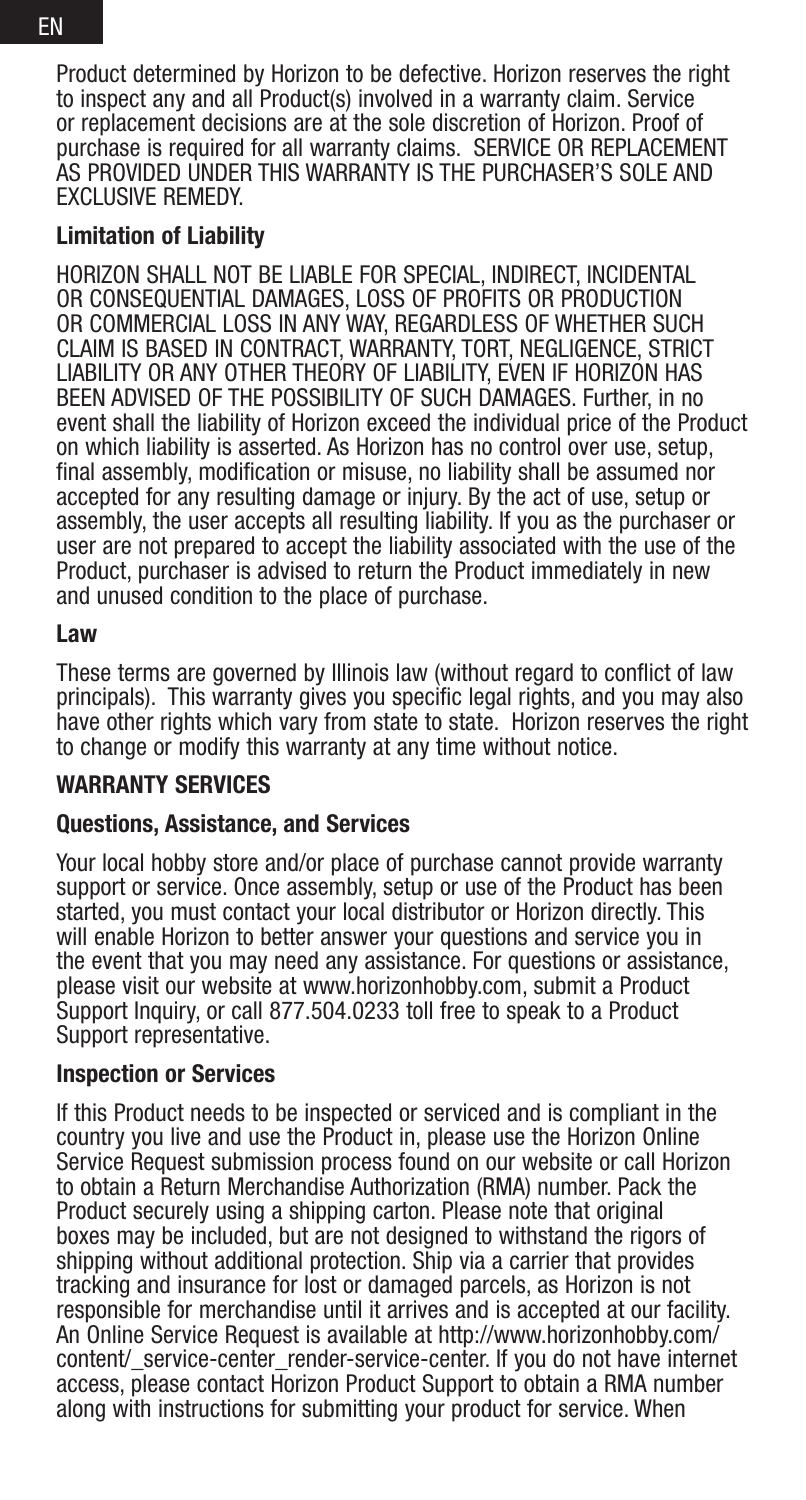calling Horizon, you will be asked to provide your complete name, street address, email address and phone number where you can be reached during business hours. When sending product into Horizon, please include your RMA number, a list of the included items, and a brief summary of the problem. A copy of your original sales receipt must be included for warranty consideration. Be sure your name, address, and RMA number are clearly written on the outside of the shipping carton.

#### **Notice: Do not ship LiPo batteries to Horizon. If you have any issue with a LiPo battery, please contact the appropriate Horizon Product Support office.**

#### **Warranty Requirements**

**For Warranty consideration, you must include your original sales receipt verifying the proof-of-purchase date.** Provided warranty conditions have been met, your Product will be serviced or replaced free of charge. Service or replacement decisions are at the sole discretion of Horizon.

#### **Non-Warranty Service**

**Should your service not be covered by warranty, service will be completed and payment will be required without notification or estimate of the expense unless the expense exceeds 50% of the retail purchase cost.** By submitting the item for service you are agreeing to payment of the service without notification. Service estimates are available upon request. You must include this request with your item submitted for service. Non-warranty service estimates will be billed a minimum of ½ hour of labor. In addition you will be billed for return freight. Horizon accepts money orders and cashier's checks, as well as Visa, MasterCard, American Express, and Discover cards. By submitting any item to Horizon for service, you are agreeing to Horizon's Terms and Conditions found on our website http://www.horizonhobby.com/content/\_service-center\_ render-service-center.

**NOTICE: Horizon service is limited to Product compliant in the country of use and ownership. If non-compliant product is received by Horizon for service, it will be returned unserviced at the sole expense of the purchaser.** 

| Country of<br>Purchase         | <b>Horizon Hobby</b>                                           | <b>Address</b>                                                                                         | <b>Phone Number/Email Address</b>                                                       |
|--------------------------------|----------------------------------------------------------------|--------------------------------------------------------------------------------------------------------|-----------------------------------------------------------------------------------------|
| United<br>States of<br>America | Horizon Ser-<br>vice Center<br>(Electronics<br>and engines)    | 4105 Fieldstone<br>Rd<br>Champaign, Illinois<br>61822 USA                                              | 877-504-0233<br><b>Online Repair Request:</b><br>visit www.horizonhobby.<br>com/service |
|                                | Horizon<br><b>Product Sup-</b><br>port (All other<br>products) | 4105 Fieldstone<br>Rd<br>Champaign, Illinois<br>61822 USA                                              | 877-504-0233<br>productsupport@horizon-<br>hobby.com                                    |
| United<br>Kingdom              | Horizon Hob-<br>by Limited                                     | Units 1-4 Ployters<br><b>Rd Staple Tye</b><br>Harlow, Essex<br><b>CM187NS</b><br><b>United Kingdom</b> | +44 (0) 1279 641 097<br>sales@horizonhobby.co.uk                                        |

#### **WARRANTY AND SERVICE CONTACT INFORMATION**